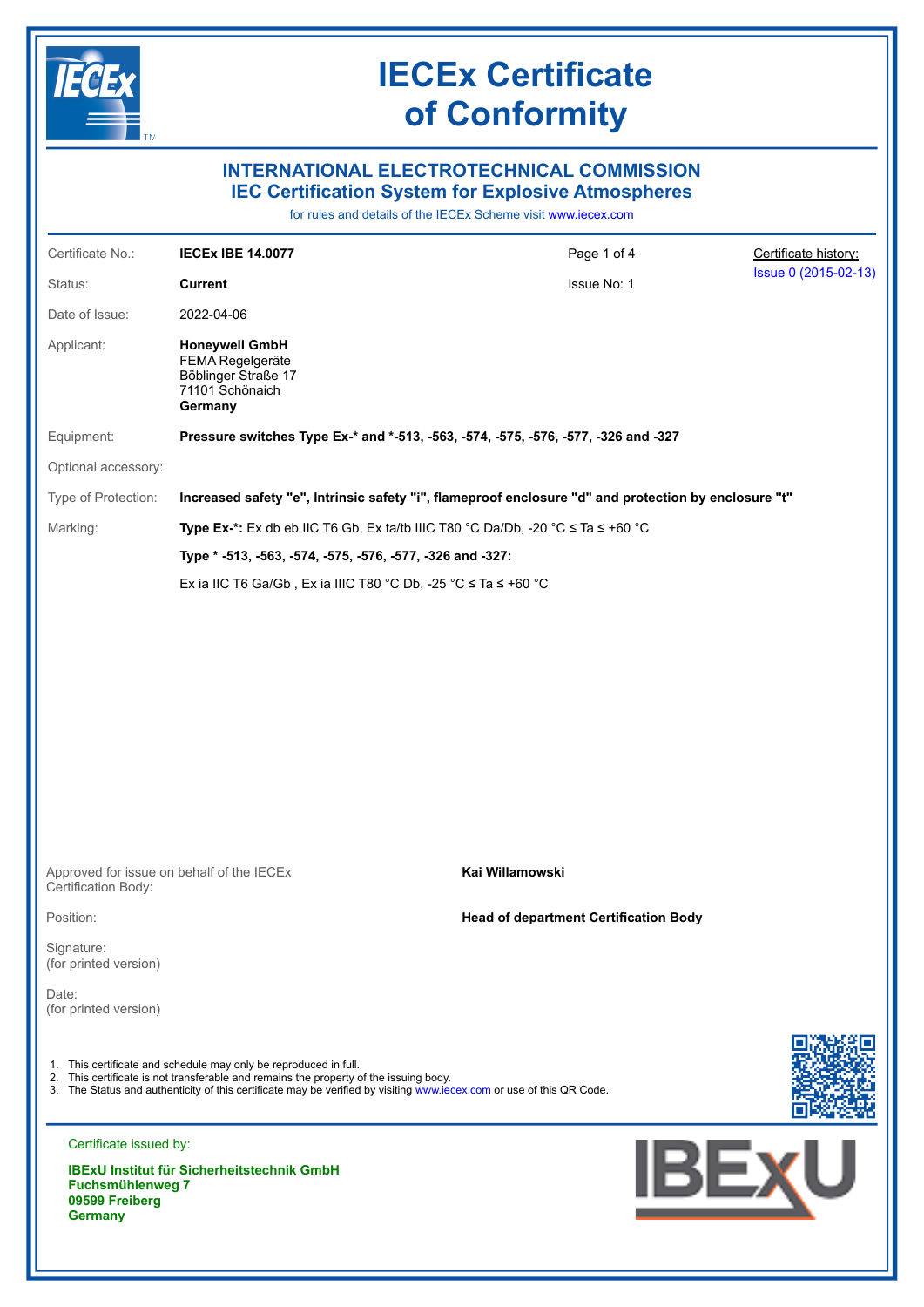

| $-$ TM                                                      |                                                                                                                |                                                                                           |                                                                                                                                                                                                                                                                                                                                                                                                                                                  |  |  |
|-------------------------------------------------------------|----------------------------------------------------------------------------------------------------------------|-------------------------------------------------------------------------------------------|--------------------------------------------------------------------------------------------------------------------------------------------------------------------------------------------------------------------------------------------------------------------------------------------------------------------------------------------------------------------------------------------------------------------------------------------------|--|--|
| Certificate No.:                                            | <b>IECEX IBE 14.0077</b>                                                                                       |                                                                                           | Page 2 of 4                                                                                                                                                                                                                                                                                                                                                                                                                                      |  |  |
| Date of issue:                                              | 2022-04-06                                                                                                     |                                                                                           | Issue No: 1                                                                                                                                                                                                                                                                                                                                                                                                                                      |  |  |
| Manufacturer:                                               | Honeywell GmbH, FEMA Regelgeräte<br>Böblinger Straße 17<br>71101 Schönaich<br>Germany                          |                                                                                           |                                                                                                                                                                                                                                                                                                                                                                                                                                                  |  |  |
| Manufacturing<br>locations:                                 | Honeywell GmbH, FEMA<br>Regelgeräte<br>Böblinger Straße 17<br>71101 Schönaich<br>Germany                       | Honeywell Szabalyozastechnikai<br>Kft.<br>Dozsa Gy. U. 147<br>Nagykanizsa 8800<br>Hungary |                                                                                                                                                                                                                                                                                                                                                                                                                                                  |  |  |
|                                                             | Rules, IECEx 02 and Operational Documents as amended                                                           |                                                                                           | This certificate is issued as verification that a sample(s), representative of production, was assessed and tested and found to comply with the<br>IEC Standard list below and that the manufacturer's quality system, relating to the Ex products covered by this certificate, was assessed and<br>found to comply with the IECEx Quality system requirements. This certificate is granted subject to the conditions as set out in IECEx Scheme |  |  |
| <b>STANDARDS:</b><br>to comply with the following standards |                                                                                                                |                                                                                           | The equipment and any acceptable variations to it specified in the schedule of this certificate and the identified documents, was found                                                                                                                                                                                                                                                                                                          |  |  |
| IEC 60079-0:2017<br>Edition: 7.0                            | Explosive atmospheres - Part 0: Equipment - General requirements                                               |                                                                                           |                                                                                                                                                                                                                                                                                                                                                                                                                                                  |  |  |
| Edition: 7.0                                                | IEC 60079-1:2014-06 Explosive atmospheres - Part 1: Equipment protection by flameproof enclosures "d"          |                                                                                           |                                                                                                                                                                                                                                                                                                                                                                                                                                                  |  |  |
| IEC 60079-11:2011<br>Edition:6.0                            | Explosive atmospheres - Part 11: Equipment protection by intrinsic safety "i"                                  |                                                                                           |                                                                                                                                                                                                                                                                                                                                                                                                                                                  |  |  |
| IEC 60079-31:2013<br>Edition:2                              | Explosive atmospheres - Part 31: Equipment dust ignition protection by enclosure "t"                           |                                                                                           |                                                                                                                                                                                                                                                                                                                                                                                                                                                  |  |  |
| IEC 60079-7:2017<br>Edition: 5.1                            | Explosive atmospheres - Part 7: Equipment protection by increased safety "e"                                   |                                                                                           |                                                                                                                                                                                                                                                                                                                                                                                                                                                  |  |  |
|                                                             |                                                                                                                | other than those expressly included in the Standards listed above.                        | This Certificate does not indicate compliance with safety and performance requirements                                                                                                                                                                                                                                                                                                                                                           |  |  |
| <b>TEST &amp; ASSESSMENT REPORTS:</b>                       | A sample(s) of the equipment listed has successfully met the examination and test requirements as recorded in: |                                                                                           |                                                                                                                                                                                                                                                                                                                                                                                                                                                  |  |  |
| Test Reports:                                               |                                                                                                                |                                                                                           |                                                                                                                                                                                                                                                                                                                                                                                                                                                  |  |  |
| DE/IBE/ExTR14.0041/00                                       | DE/IBE/ExTR14.0041/01                                                                                          |                                                                                           | DE/IBE/ExTR14.0068/00                                                                                                                                                                                                                                                                                                                                                                                                                            |  |  |
| <b>Quality Assessment Reports:</b>                          |                                                                                                                |                                                                                           |                                                                                                                                                                                                                                                                                                                                                                                                                                                  |  |  |
| DE/TUR/QAR13.0015/04                                        | NL/DEK/QAR20.0001/01                                                                                           |                                                                                           |                                                                                                                                                                                                                                                                                                                                                                                                                                                  |  |  |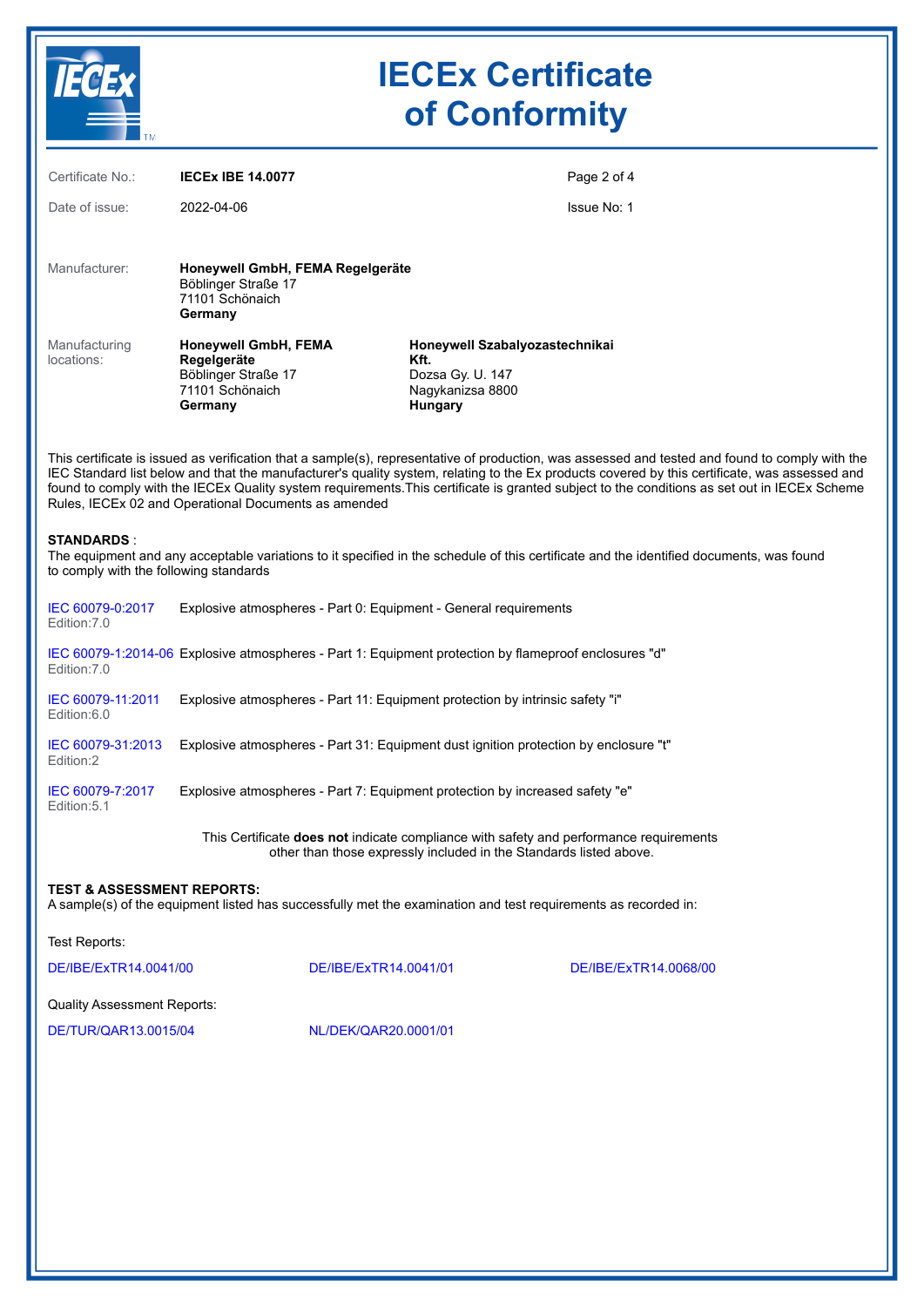

Certificate No.: **IECEx IBE 14.0077**

Date of issue: 2022-04-06

Page 3 of 4

Issue No: 1

#### **EQUIPMENT:**

Equipment and systems covered by this Certificate are as follows:

Detailed information for types and technical data are listed in Annex

**SPECIFIC CONDITIONS OF USE: NO**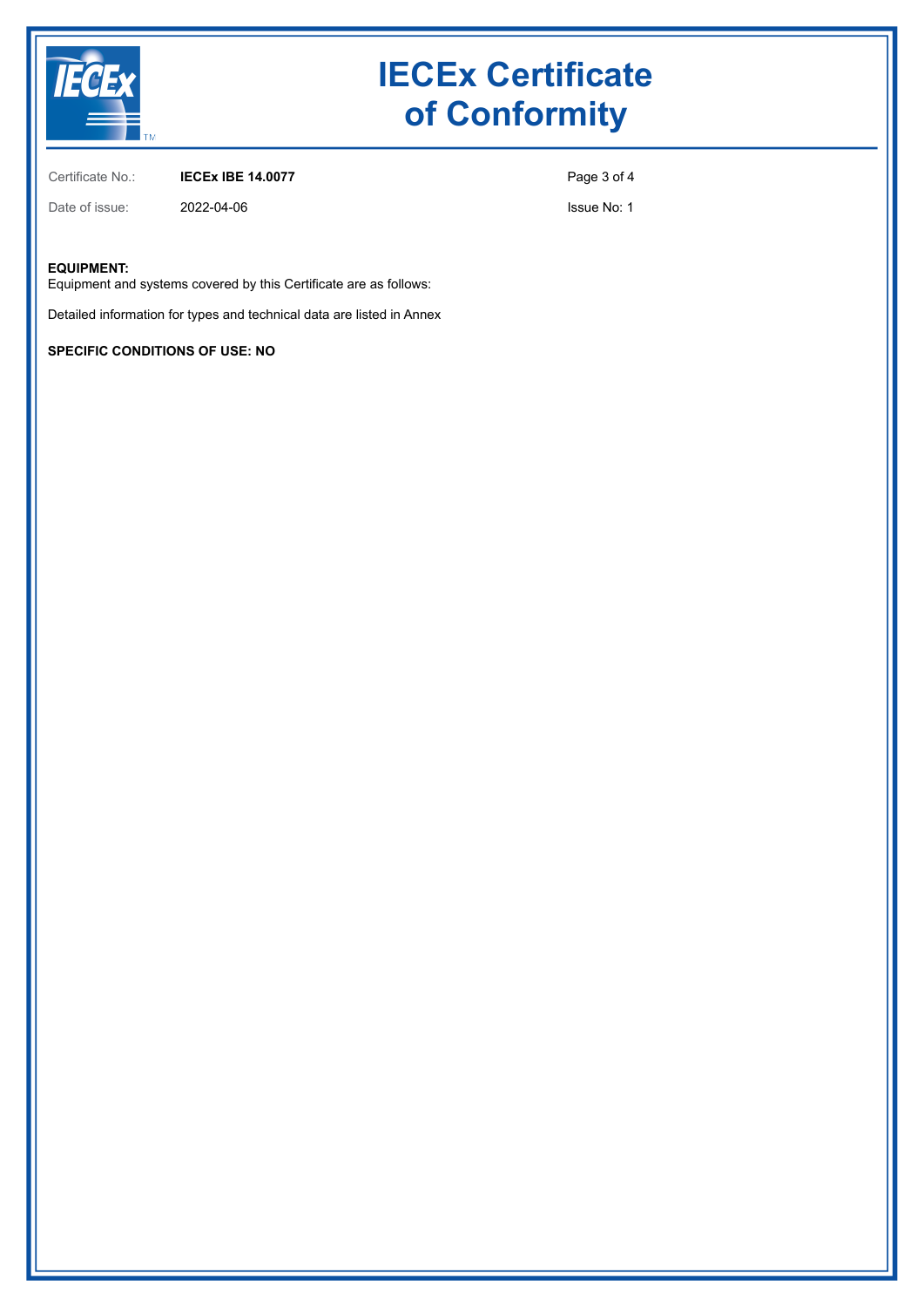

Certificate No.: **IECEx IBE 14.0077**

Page 4 of 4

Issue No: 1

### **DETAILS OF CERTIFICATE CHANGES (for issues 1 and above)**

• A 2nd manufacturer address was added.

Date of issue: 2022-04-06

- The temperature switch versions are no longer manufactured.
- The pressure switches also comply with the current standard series IEC 60079.

#### **Annex:**

[Annex\\_IBE14.0077\\_01.pdf](https://www.iecex-certs.com/#/deliverables/CERT/57093/view)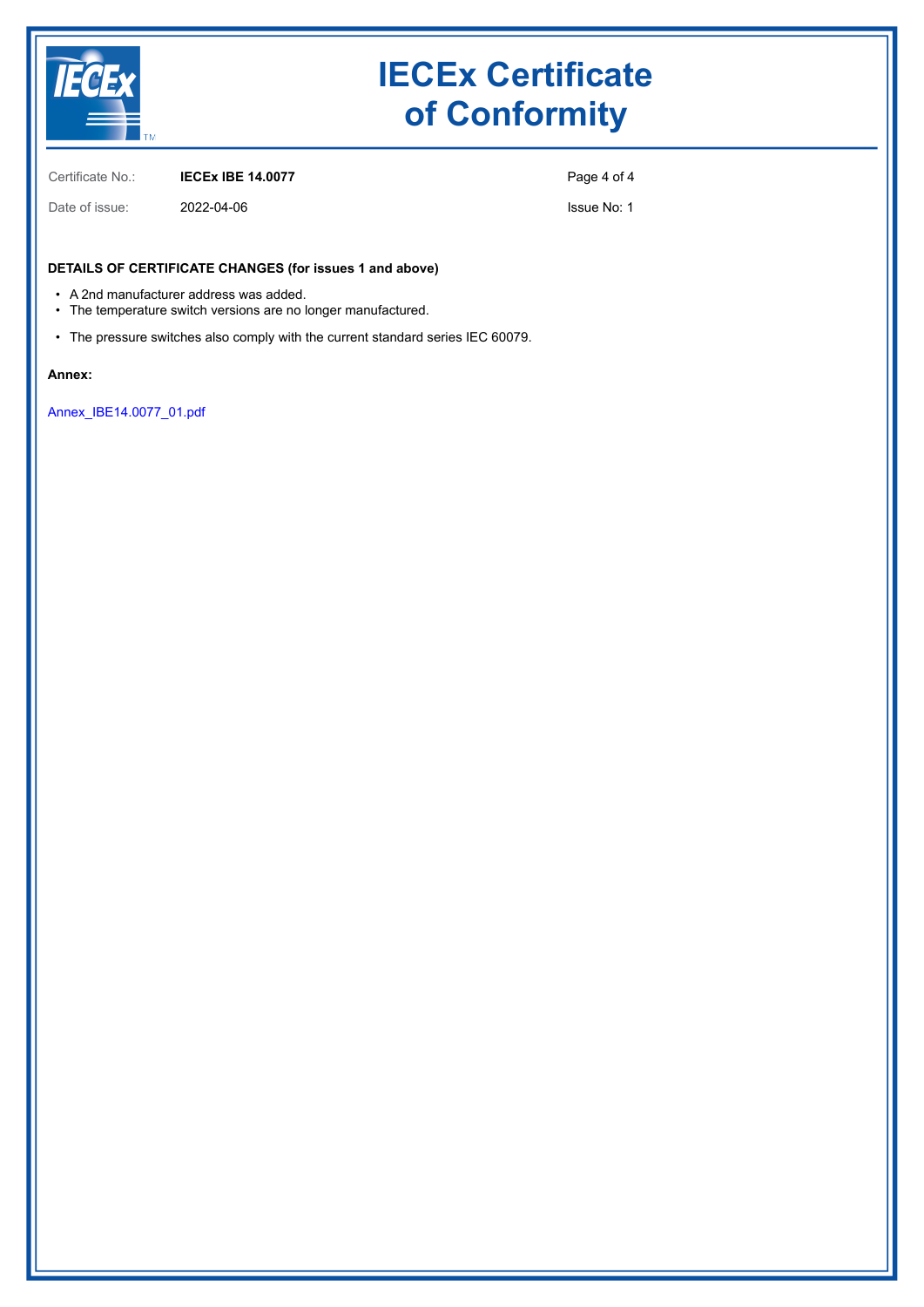

# IECEx Certificate of Conformity ‐ Annex



| Certificate No: | <b>IECEX IBE 14.0077</b> |
|-----------------|--------------------------|
|                 |                          |

Issue No: 1

Date of Issue: 2022-04-06 Page 1 of 2

Description of equipment

The pressure switches type Ex-\* consist of an enclosure in type of protection "increased safety" or "protection by enclosure" in which separately approved flameproof switches and connectors are built in. The devices are designed for use in hazardous areas of zones 1, 2, 21 and 22. The process connection meets the requirements for zone 0.

The pressure switches type \* -513, -563, -574, -575, -576, -577, -326 and -327 are intrinsically safe equipment. Using "ia" circuits, The devices meet the requirements of zone 0 or zone 20 at the process connection, if using "ia" circuits. The devices are mounted in zones 1, 2, 21 and 22.

## **Type extent Ex d, Ex e and Ex-t pressure switch**

Ex-DWR…, Ex-DGM… (Pressure Monitors, Pressure Limiters) Ex-DCM…, Ex-DNM…, Ex-DNS… Ex-VCM…, Ex-VNM…, Ex-VNS… Ex-DDCM…

### **Technical data**

| Ambient temperature range. | -20 °C to +60 °C |
|----------------------------|------------------|
| Degree of protection:      | IP65             |

### **Electrical Data**

| Rated voltage | U <sub>N</sub> | ≤ 250 V                           |
|---------------|----------------|-----------------------------------|
| Rated current |                | max. $3$ A AC, cos Phi $\geq 0.9$ |
|               |                | max. 0.1 A DC                     |

### **Type extent Ex-i pressure switches**

| Type        | pressure | ΖF  | ZF  | ΖF  | ZF  | ΖF  | ΖF  | ZF  | ZF  |
|-------------|----------|-----|-----|-----|-----|-----|-----|-----|-----|
| <b>DWR</b>  | $\cdots$ |     |     | 513 | 563 | 574 | 575 | 576 | 577 |
| <b>DGM</b>  | $\cdots$ |     |     | 513 | 563 | 574 | 575 | 576 | 577 |
| <b>DCM</b>  | $\cdots$ |     |     | 513 | 563 | 574 | 575 | 576 | 577 |
| <b>DNM</b>  | $\cdots$ |     |     | 513 | 563 | 574 | 575 | 576 | 577 |
| <b>DNS</b>  | $\cdots$ |     |     | 513 | 563 | 574 | 575 | 576 | 577 |
| <b>VCM</b>  | $\cdots$ |     |     | 513 | 563 | 574 | 575 | 576 | 577 |
| <b>VNM</b>  | $\cdots$ |     |     | 513 | 563 | 574 | 575 | 576 | 577 |
| <b>VNS</b>  | $\cdots$ |     |     | 513 | 563 | 574 | 575 | 576 | 577 |
| <b>DDCM</b> | $\cdots$ |     |     | 513 | 563 | 574 | 575 | 576 | 577 |
| <b>DWAM</b> | $\cdots$ |     |     | 513 | 563 |     |     | 576 | 577 |
| <b>FD</b>   | $\cdots$ | 326 | 327 |     |     |     |     |     |     |